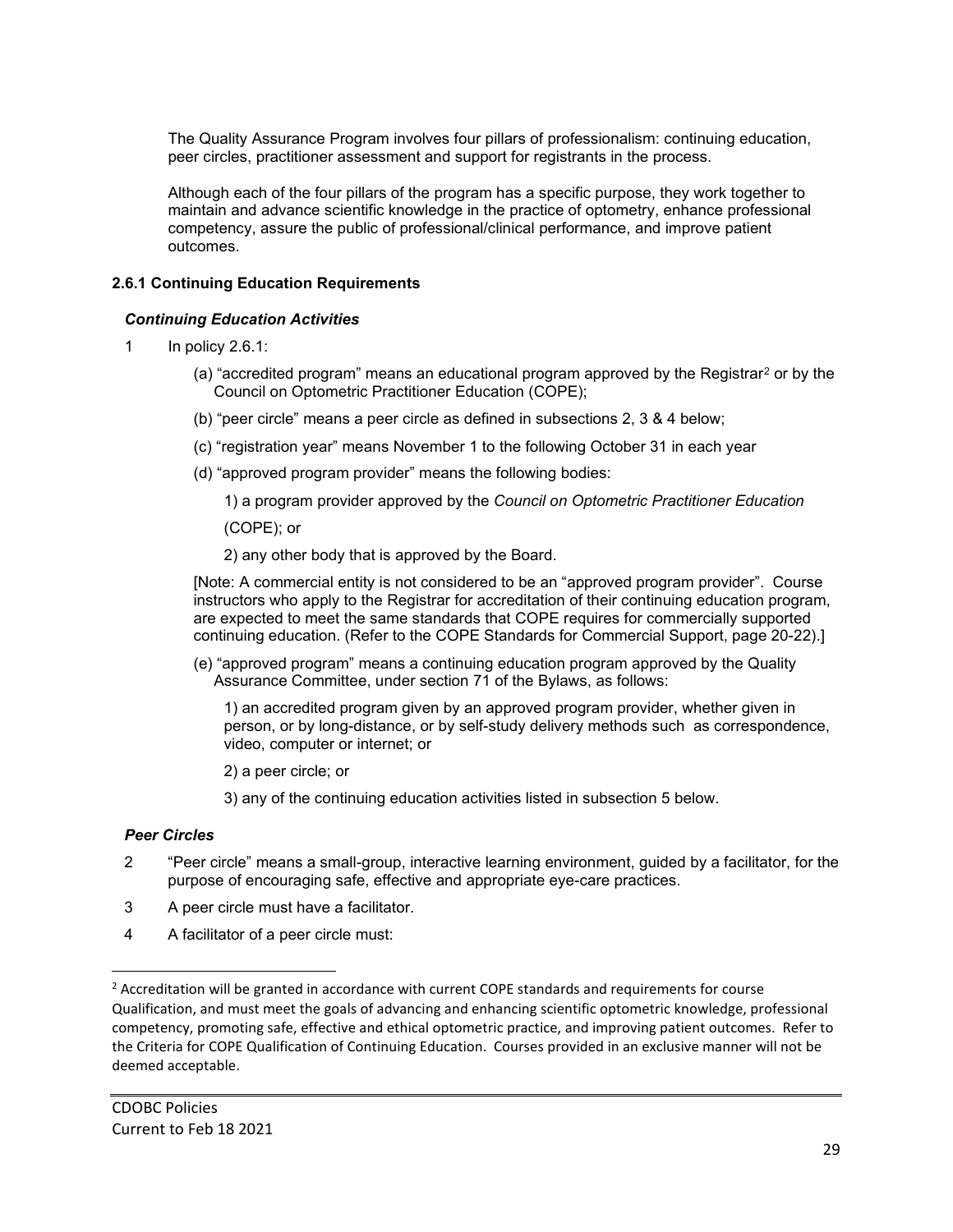- (a) be a Therapeutic Qualified Registrant; and
- (b) be in good standing with the College; and
- (c) not be the subject of public notification, pursuant to inquiry or discipline proceedings; and
- (e) be appointed by the Quality Assurance Committee.

[Note: Peer circles facilitate collegial discussion among registrants about practice methodology and clinical best practices. Discussion may include topics relating to the current practice of optometry and patient care, record keeping, technology/equipment, and practice management.]

### *Hourly Credits for Continuing Education Activities and Peer Circles*

5 For the purpose of calculating hours of yearly continuing education programs under section 73 of the Bylaws, activities will be accredited for the number of hours specified in the table below:

| <b>Activity</b>                                                                                         | <b>Course category</b>                  | <b>Hours accredited</b>           |
|---------------------------------------------------------------------------------------------------------|-----------------------------------------|-----------------------------------|
| For each hour of attendance at or participation in an<br>accredited program under section $2(2)(a)^{1}$ | Ocular health $3$<br>Other <sup>4</sup> | 1 hour<br>1 hour                  |
| For each hour of instruction or formal presentation of an<br>educational course under section 2(2)(a)   | Ocular health                           | 2 hours                           |
|                                                                                                         | Other                                   | 2 hours                           |
| Publication of an article in a refereed optometric or<br>ophthalmological journal                       | Ocular health                           | 5 hours                           |
|                                                                                                         | Other                                   | 5 hours                           |
| Publication of a case report in a refereed optometric or<br>ophthalmological journal                    | Ocular health<br>Other                  | 2 hours<br>2 hours                |
|                                                                                                         |                                         |                                   |
| For each hour of peer circle participation or peer circle<br>facilitation                               | Ocular health<br>Other                  | 1 hour<br>1 hour                  |
| For serving the CEO/CACO as an exam question<br>developer                                               | Ocular health                           | No more than 10 hours<br>per year |
| Achieving Fellowship in the American Academy of<br>Optometry                                            | Other                                   | 10 hours                          |
| Achieving Diplomate of American Academy of Optometry                                                    | Other                                   | 14 hours                          |

6 Continuing education program hours under subsection 5 must only be claimed by the registrant if the registrant is able to provide proof of having attended the program or completed the course for

<span id="page-1-0"></span><sup>&</sup>lt;sup>3</sup> Ocular health" includes educational programs classified as clinical optometry, ocular disease and related systemic

<span id="page-1-1"></span>disease.<br><sup>4</sup> "Other" includes educational programs classified as optometric business management.